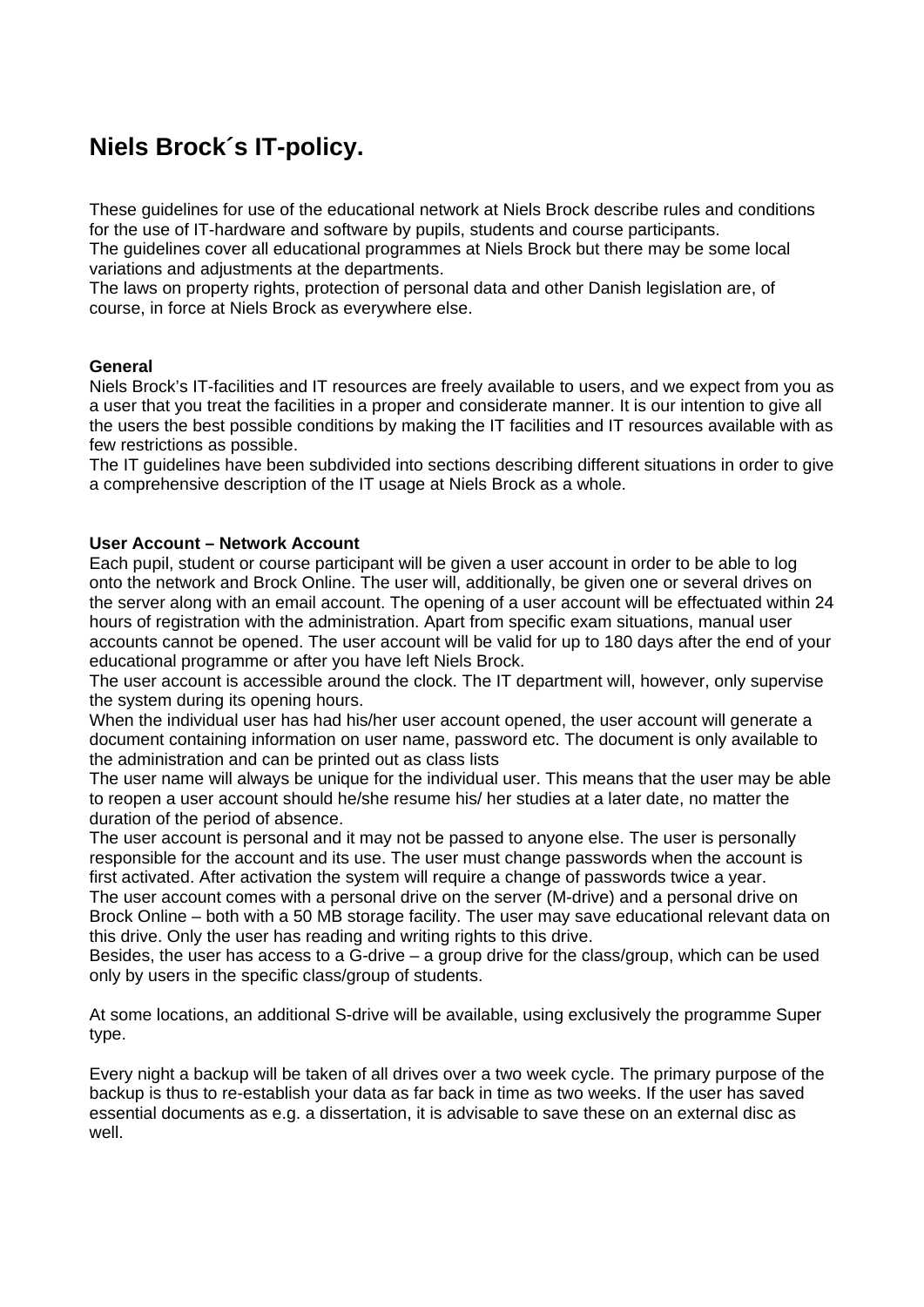# **Niels Brock computers, including laptops supplied by Niels Brock**

The Niels Brock computers are of varying capacity and size. This means that the software may be different from one room to the next, depending on the requirements and relevance for each educational programme. It is allowed to use own floppy discs, CD-ROMs or USB memory sticks to the extent supported by the computer, and the user may also use head-phones, microphones and other external units. The use of these applications or units is entirely at the user's own responsibility. Niels Brock can never be held responsible for damage to these applications or units and the user will be held responsible for any damage to Niels Brock equipment caused by these applications/units.

Users are permitted to save study relevant data on the Niels Brock computer. There is, however, no guarantee given for the data saved on any computer.

Users are permitted to erase and alter computer data not required by the computer system.

It is prohibited to transfer parts of licensed software programmes installed on a Niels Brock computer to any other unit.

It is prohibited to install unlicensed software programmes as well as software that will violate current copyright laws on a Niels Brock computer.

## **Own laptop**

Users are permitted to link their private laptops to the Niels Brock network where the wireless network is available.

They are, however, not permitted to remove the network connection from a Niels Brock computer in order to gain access to the network.

Users are permitted to connect a Niels Brock viewer or projector with their own laptops. It is, however, prohibited to connect any other Niels Brock equipment with one's own laptop.

The use of one's own laptop is subject to the same rules and conditions as when using a Niels Brock computer.

Niels Brock cannot be held responsible for any damage incurred to the user's laptop.

## **Printer**

On opening a user account you will be allocated a print account with a limited number of prints. The number of prints left on the print account will be reduced in step with your printing until the account has been used up. It cannot be used again until you have contacted the study administration in order to have it reopened.

The print account administration will take into consideration situations where printing is not possible due to printer errors.

The printers are used for printing materials which are relevant too your studies.

We expect users to contribute to the maintenance of the printer by refilling the paper tray. Toner change and other repairs will be undertaken by the janitors.

#### **Photo copying**

The use of the copy machines for printing or copying is subject to the same conditions as the use of the printer, including the user account reduction.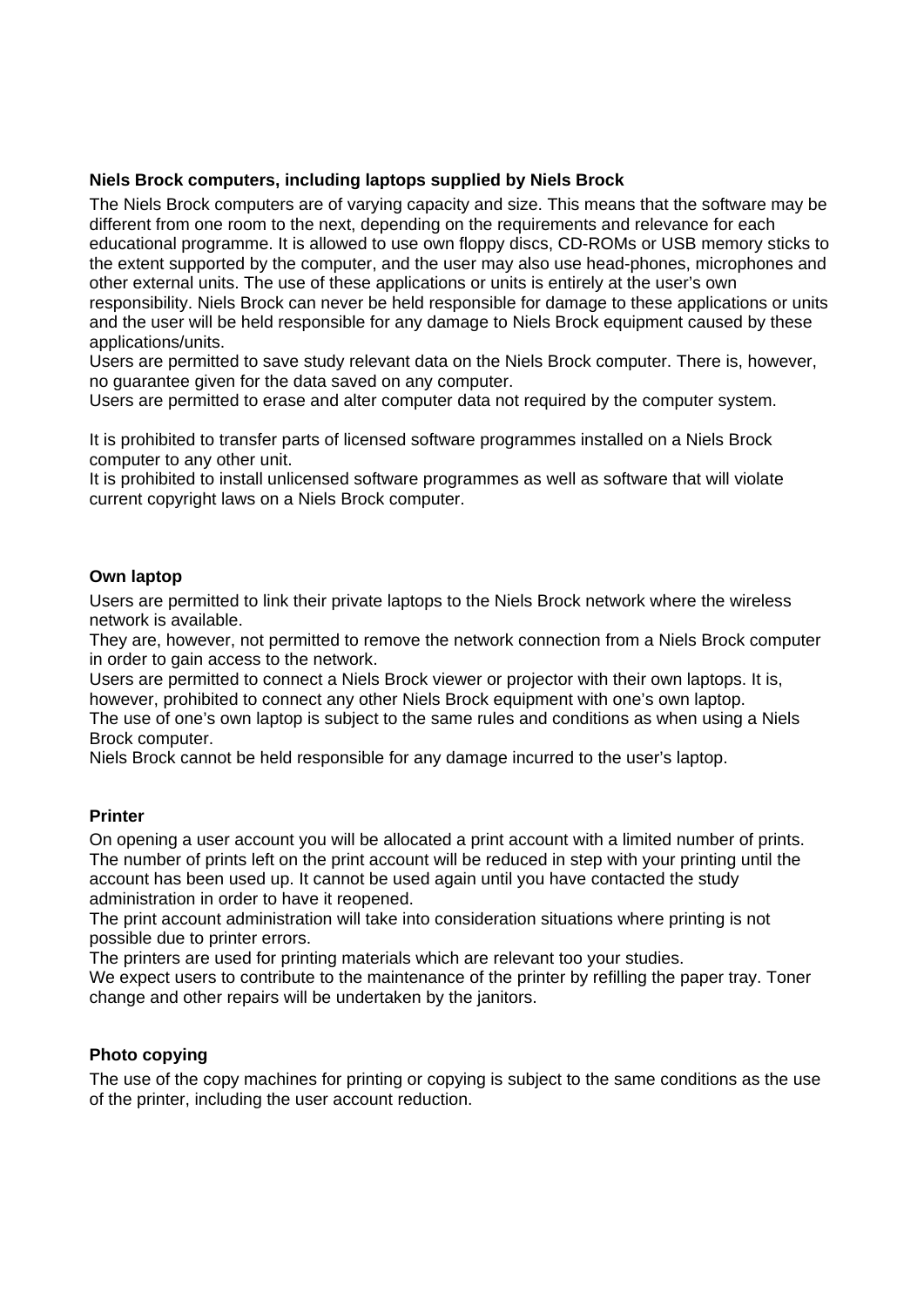# **The Internet**

As a rule of thumb the Internet is freely available to all during Niels Brock opening hours. This includes Niels Brock stationary computers as well as laptops.

It is, however, not allowed to use Niels Brock software for file-sharing, i.e. to make files stored in the Niels Brock computer system available to external Internet users.

It is allowed to download study relevant data from the Internet on condition that laws on property rights and personal data as well as other Danish legislation are obeyed.

In connection with examinations the access to the Internet and to the email account may be closed.

## **Email**

When the user account/network account is opened, an email address is made available to the user. This account may be used through the web browser at all hours, also externally.

The email system is open around the clock; it is, however, only supervised during the opening hours of the IT department. The email system may not be used to send or receive files containing operational software.

It is expected that the users use their email accounts in accordance with proper and acceptable email ethics

It is imperative that the user checks his/her email account every day as all official Niels Brock information will be issued through the user's email account.

Back up of the mail system is made regularly with the intention of re-establishing the mail server in case of down time. Thus individual email accounts cannot be expected to be re-established if emails have been erased by mistake.

The email account must not exceed 15 MB. When you approach the maximum limit you will receive several warnings asking you to clear up your mails. If you keep ignoring the requests you may end up neither being able to receive nor send emails until you have cleared up the account.

# **Brock Online**

On opening a the user account the administration will simultaneously open a Brock Online account, which can be used via a web browser. Brock Online is Niels Brock's web portal for pupils, students and course participants. Brock Online gives you access to virtual classrooms for your subjects, where your teachers will publish relevant learning materials. You may access relevant IT tools for your education, you can see your timetable, the study administration will publish relevant materials in connection with your education, etc.

Furthermore you will be provided with a personal drive which you can access via a web browser from any computer with an Internet connection.

We expect users to obey the conditions laid down in the laws on property rights and personal data as well as other Danish legislation when accessing data available on Brock Online.

As all information, which is relevant to your studies, is published on Brock Online we expect you to log on every day in order to check new information.

Under normal conditions, Brock Online will be active around the clock. The IT-department will, however, only supervise the system during its opening hours.

## **Supervision**

Normally IT-supervision of pupils, students and course participants is not used. However, the IT-department will keep a log of electronic activities and will, as part of its routine, occasionally supervise traffic on the network, the Internet and the email. Below you will find guidelines on the data storage time of the IT-department.